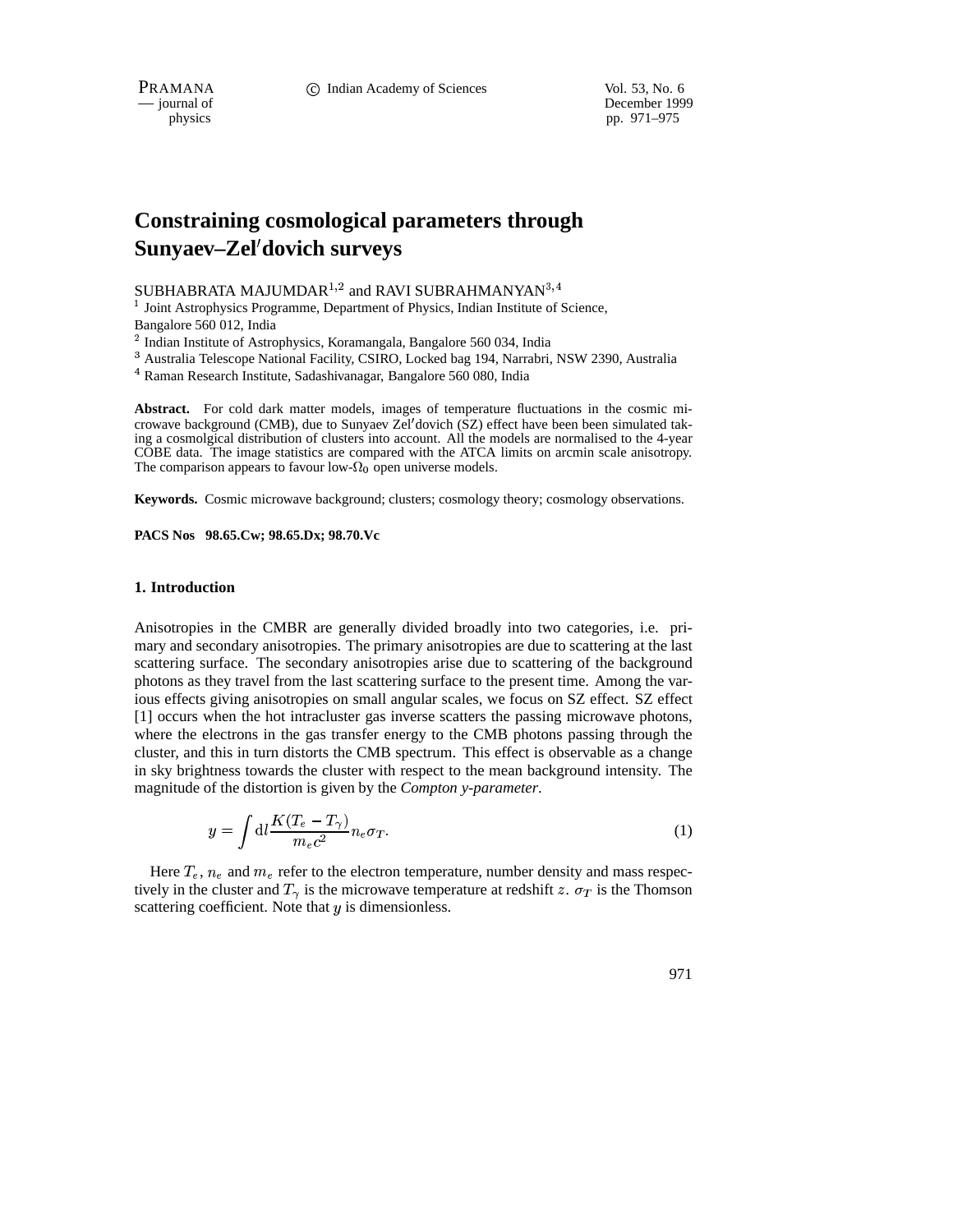## *Subhabrata Majumdar and Ravi Subrahmanyan*

In SZ effect, the surface brightness of the fluctuation has the major advantage of being independent of distance. It has another advantage due to the fact that for the integrated SZ effect due to an object, its flux density is proportional to the total hot gas mass times the particle weighted temperature. Therefore, the distortion is independent of the gas spatial distribution for unresolved clusters (for details see Bartlett [2] and the references within). In this work we use a SZ blank sky survey to put limits on cosmological parameters. Throughout the work vacuum energy parameter  $\Lambda = 0$ , and the Hubble constant  $H = 100$  h km/s/Mpc.

### **2. Computing the microwave background statistics from SZ effect**

## 2.1 *Cluster distribution and COBE normalisation*

For our simulation we have to relate the number density of collapsed virialised objects to the initial density contrast. Under the assumption of initial Gaussian density perturbations, the mass and redshift distribution of clusters is given by the Press–Schechter mass function [3]

$$
n(M, z)dM = \sqrt{\frac{2}{\pi}} \frac{\rho_{\text{mean}}}{M} \nu_c \left| \frac{\text{dln} \sigma(M)}{\text{dln} M} \right| e^{-\nu^2/2} \frac{\text{d}M}{M},\tag{2}
$$

where, written explicitly,

$$
\nu_c(M, z) = \frac{\delta_c(z, \Omega, \lambda)}{\sigma(M)} \frac{D_g(0, \Omega, \lambda)}{D_g(z, \Omega, \lambda)}.
$$
\n(3)

 $\frac{9}{2}$   $\frac{168}{141}$  $D_g$  is the growth function and  $\delta_c = 1.68$  [4].<br>  $\int_{c}^{\infty} d\mathbf{k} \cdot \mathbf{k}^3$ 

$$
\sigma^{2}(R, z) = \int_{0}^{\infty} \frac{dk}{k} \frac{k^{3}}{2\pi^{2}} P(k) |\tilde{W}_{R}(k)|^{2},
$$
\n(4)

\nwhere  $\tilde{W}_{R}(k)$  is the Fourier transform of a real space window function and  $M_{R}$  =

 $(4\pi/3)\rho_c\Omega_0R^3$  is the mass inside the window. Note that due to the exponential term in the mass function, the cosmic abundance of high mass objects are extremely sensitive to the amplitude and slope of power spectrum and the growth function.

For our work we have taken the following transfer spectrum [5]

$$
T_{\rm CDM}(q) = \frac{\ln\left(1 + 2.34q\right)}{2.34q} \times \left[1 + 3.89q + 16.1q^2 + 5.46q^3 + 6.71q^4\right]^{-1/4}
$$
\n(5)

with  $q = k/h\Gamma$  and  $\Gamma = \Omega_0 h \exp(-\Omega_B - \Omega_B/\Omega_0)$ . The power spectrum is constructed ^ from the transfer function in the usual way

$$
\frac{k^3}{2\pi^2}P(k) = \left(\frac{ck}{H_0}\right)^{3+n} \delta_H^2 T^2(k) D_g^2(z) / D_g^2(0),\tag{6}
$$

where *n* is the index of primordial power spectrum and  $\delta_H$  is the amplitude of perturbation on the horizon scale at  $z = 0$ . COBE normalisation is done following Bunn and White [6].

972 *Pramana – J. Phys.,* **Vol. 53, No. 6, December 1999**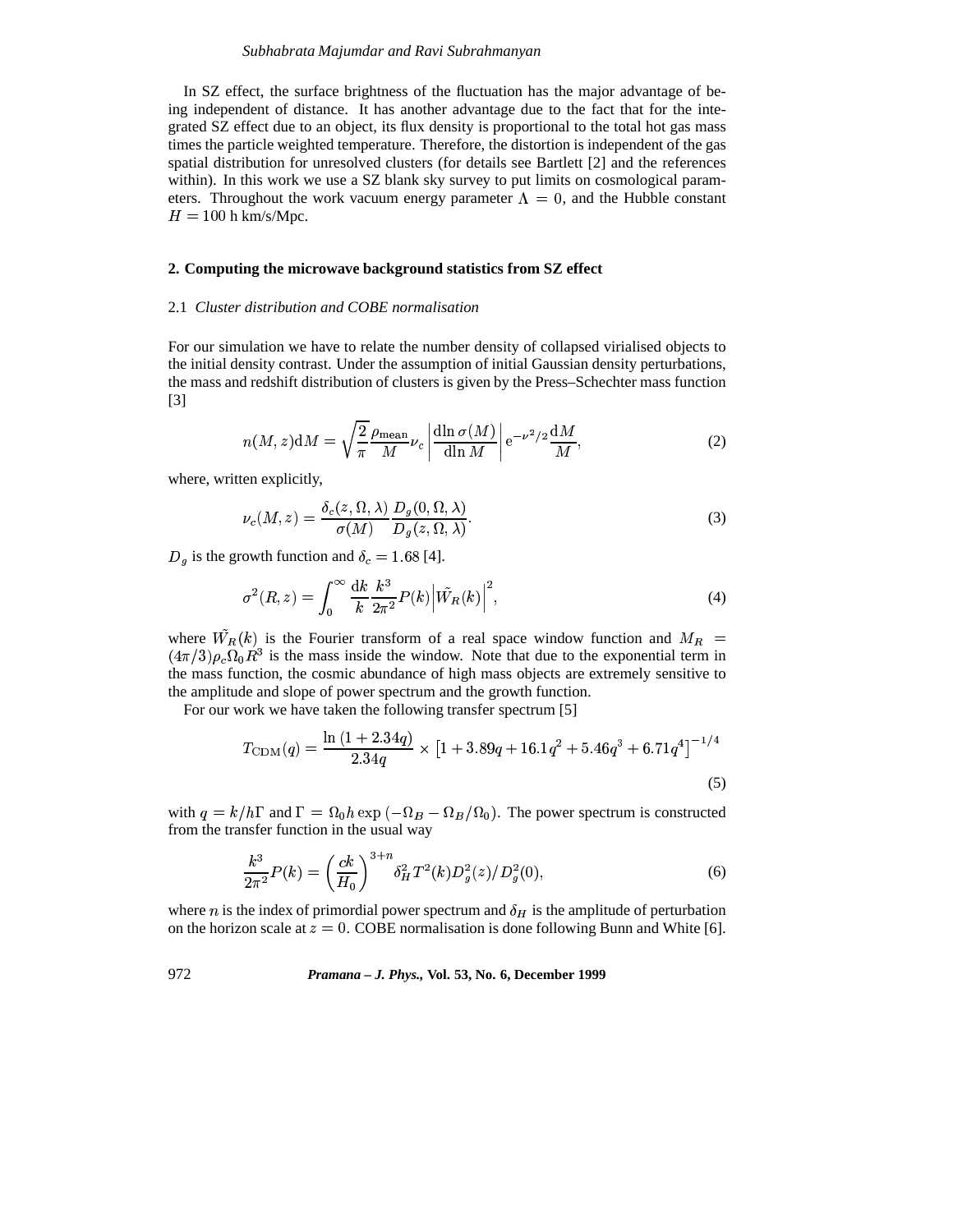### 2.2 *Generating the images*

We have simulated square patches of sky of side  $42'40''$  which is subdivided into 256 pixels of 10" and at each redshift slice the clusters are randomly Poisson distributed. The random distribution of masses generates random images of the sky as should be seen by a telescope in a blank sky survey, an ensemble of which is needed for this study. For resolved clusters, the density profile of the cluster is given by the isothermal  $\beta$  model.

Upon the assumption self similar collapse, the core radius  $r_c$  and cluster temperature has the following scaling law

$$
r_c(\Omega_0, M, z) = \frac{1.3h^{-1}Mpc}{p} \frac{1}{(1+z)} \left[ \frac{M}{10^{15}h^{-1}M_\odot} \frac{\Delta(\Omega_0 = 1, z = 0)}{\Omega_0 \Delta(\Omega_0, z)} \right]^{1/3},
$$
  

$$
T = 6.7 \times 10^7 (1+z) \left[ \frac{M}{10^{15}h^{-1}M_\odot} \right]^{2/3} \times \left[ \frac{\Omega_0 \Delta(\Omega_0, z)}{\Delta(\Omega_0 = 1, z = 0)} \right]^{1/3} \text{ K.}
$$
 (7)

Here the nonlinear density contrast at virialisation is  $\Delta = \tilde{\rho}/\rho$  where  $\tilde{\rho}$  is the pertur-<br>tion density and  $\rho$  is the background density (see Colafrancesco *et al* [7]). For the bation density and  $\rho$  is the background density. (see, Colafrancesco *et al* [7]). For the no-evolution case, the gas mass fraction is assumed to be roughly 0.1 of the total mass. Knowing the impact parameter of the photons travelling through the cluster (w.r.t centre), the y parameter at each pixel can be calculated. The SZ decrement at each pixel is simply given by  $\Delta T/T = -2y$ . Once the cumulative decrement at each pixel is obtained for a distribution of clusters, the variance is calculated, both before and after convolution with the ATCA beam pattern at 8.7 GHz. Typical simulated images are shown in figure 1. The simulation results can then be compared with the observational limits on arcmin scale CMB anisotropy set by the ATCA experiment [8,9].

### **3. Results and conclusion**

Once the simulations are complete, and the statistics are calculated after convolving the simulated sky with the ATCA beam, comparison with present observations can be made. There appears a general decrease in the variance of the temperature anisotropy due to the SZ decrement as we go down from higher to lower effective shape factor (or lower  $\Omega_0$ ). The expected variance obtained for sCDM model is far more than the limit set by ATCA observations which is about 20  $\mu$ Jy per beam. The variance drops down as one goes from a flat universe to an open universe, and falls below the ATCA limit around  $\Omega_0 = 0.4$ .

A comparison between the sCDM model and an open CDM ( $\Omega_0 = 0.4$ ) is illustrated in ^ the table. Thus the present data seems to disfavour the standard CDM scenario. Note that SZ effect is generically non-gaussian and the negative-skewed-nature of SZ effect may be used to distinguish it from other 'contaminents', 'foregrounds' and instrument noise.

*Pramana – J. Phys.,* **Vol. 53, No. 6, December 1999** 973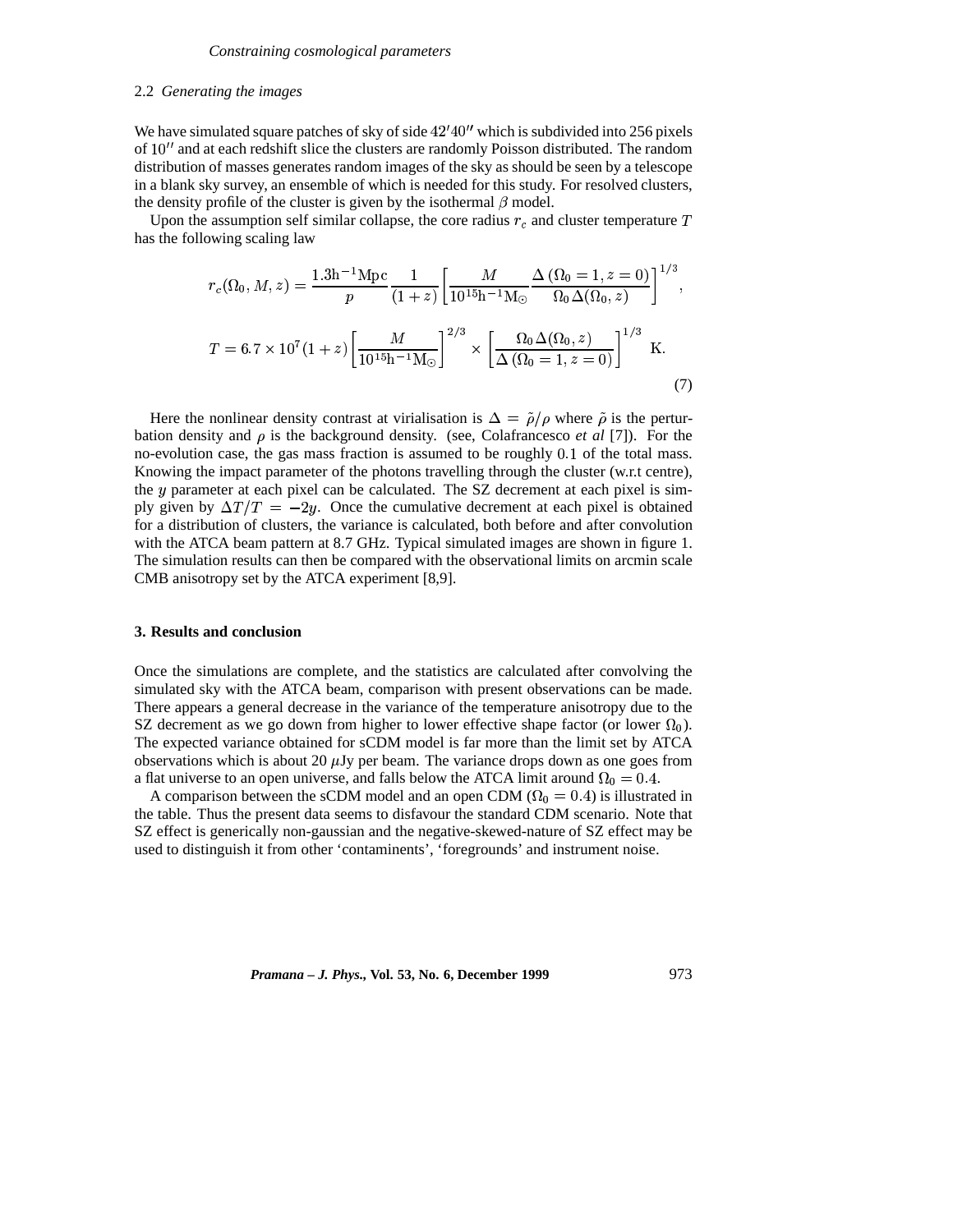

**Figure 1a, b.** A typical image: Figure (a) shows an 1 arcmin gaussian convolved image with contours at  $-100 \mu$ K × (2, 3, 4, 6, 8, 12, 16, 24). Figure (b) shows an ATCA beam convolved image with contours at  $50\mu$  Jy/beam  $\times$  (-16, -12, -8, -4, -2, -1, 1, 2, 3, 4, 6).

974 *Pramana – J. Phys.,* **Vol. 53, No. 6, December 1999**